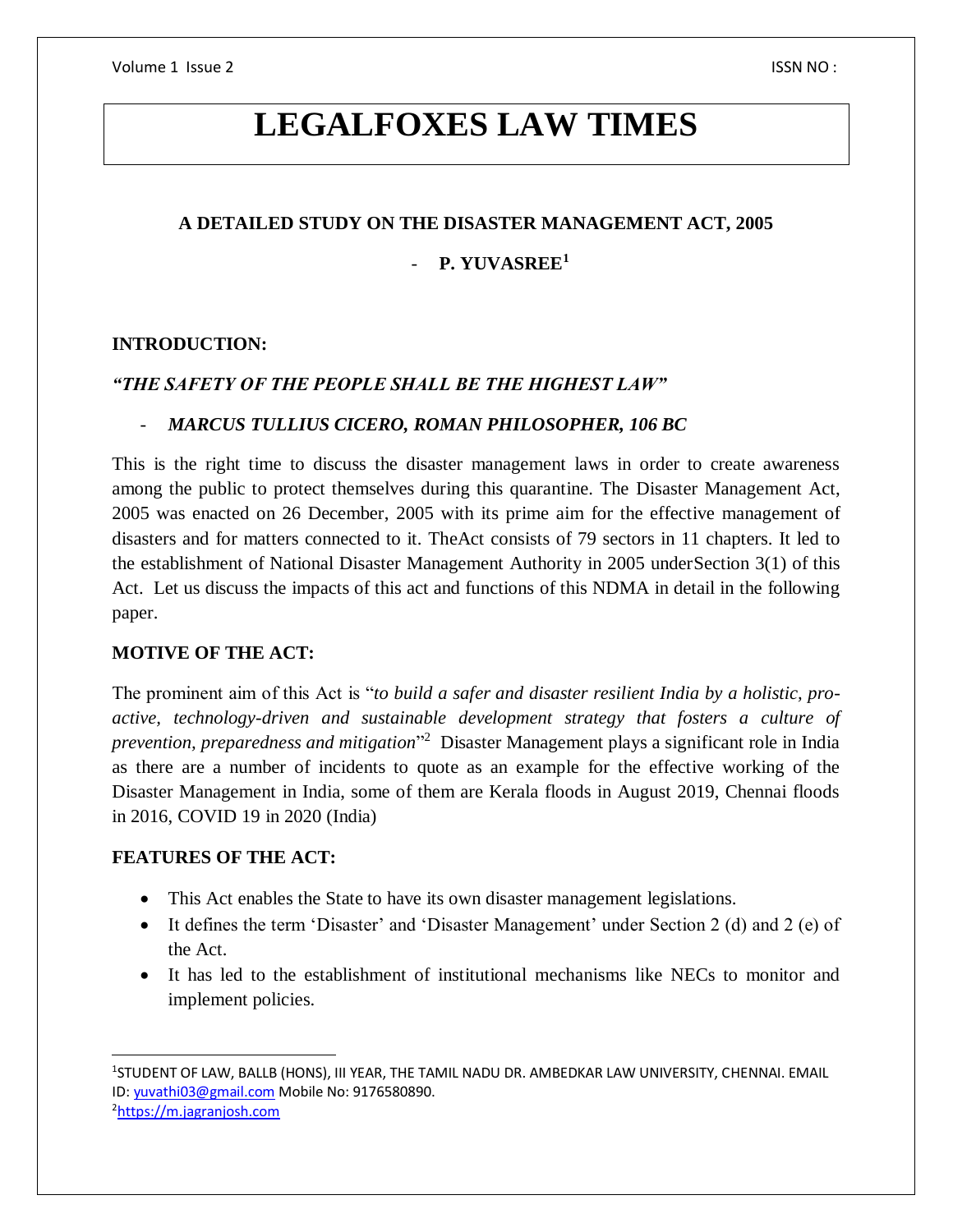- It takes effective measures with the support of the Government in the prevention and mitigation of disasters.
- It has provided Disaster Response Fund and Disaster Mitigation Fund at district, state and national levels.
- The NDRF by the Central Government includes the grants provided by a person or any institution in order to meet out the expenses for emergency response, relief and rehabilitation during the threatening of disasters. Whereas, NDMF includes fund for mitigation projects. Also the State government can establish such funds in State and District levels.
- National Calamity Contingency Fund(NCCF) has been constituted as per the recommendations of the  $11<sup>th</sup>$  Finance Commission, which has been merged with NDRF in recommendation of the  $13<sup>th</sup>$  Finance Commission.
- Every Government Ministry or Department should make provisions to carry out such funds in order to set out in its disaster management plan.

## **DISASTER MANAGEMENT AUTHORITY:**

The Disaster management authorities have been classified into a three-tier management structure, such as National, State and District level Disaster Management Authorities. The NDMA has been created with its foremost responsibility to lay down policies, pans, guidelines for disaster management. Also, it has its primary function to act efficiently and respond timely during the disasters. It consists of nine members with the Prime Minister as its Chairperson. Under section 6 of this act, it lays down guidelines to be followed by the State Authorities in state plans.

The State Disaster Management Authorities have been mandated under Section 14 of the Act.It consists of eight members including the Chief Minister of a state as its Chairperson. Under Section 28 of the Act, it is ensured that all the Government Departments must comply the and prepare the disaster management plans as prescribed by the National and State level authorities.

The District Disaster Management Authority consists of the Collector or Deputy Collector or Deputy Commissioner or Deputy Magistrate as its chairperson. Under section 25 of the Act, the mode of membership for DDMA has been through election was mentioned. The authorities should act as a co-ordinating, planning and enforcing body for the Disaster Management.

Also there exists another kind of authority known as "Local Authority" which shall engage in training of officers and employees, also to manage resources in order to make them available during the period of disaster. It shall also be bound to do the construction projects to the specified standards. It carries out all relief, rehabilitation and reconstruction activities in its jurisdiction.

#### **EXECUTIVE COMMMITEES:**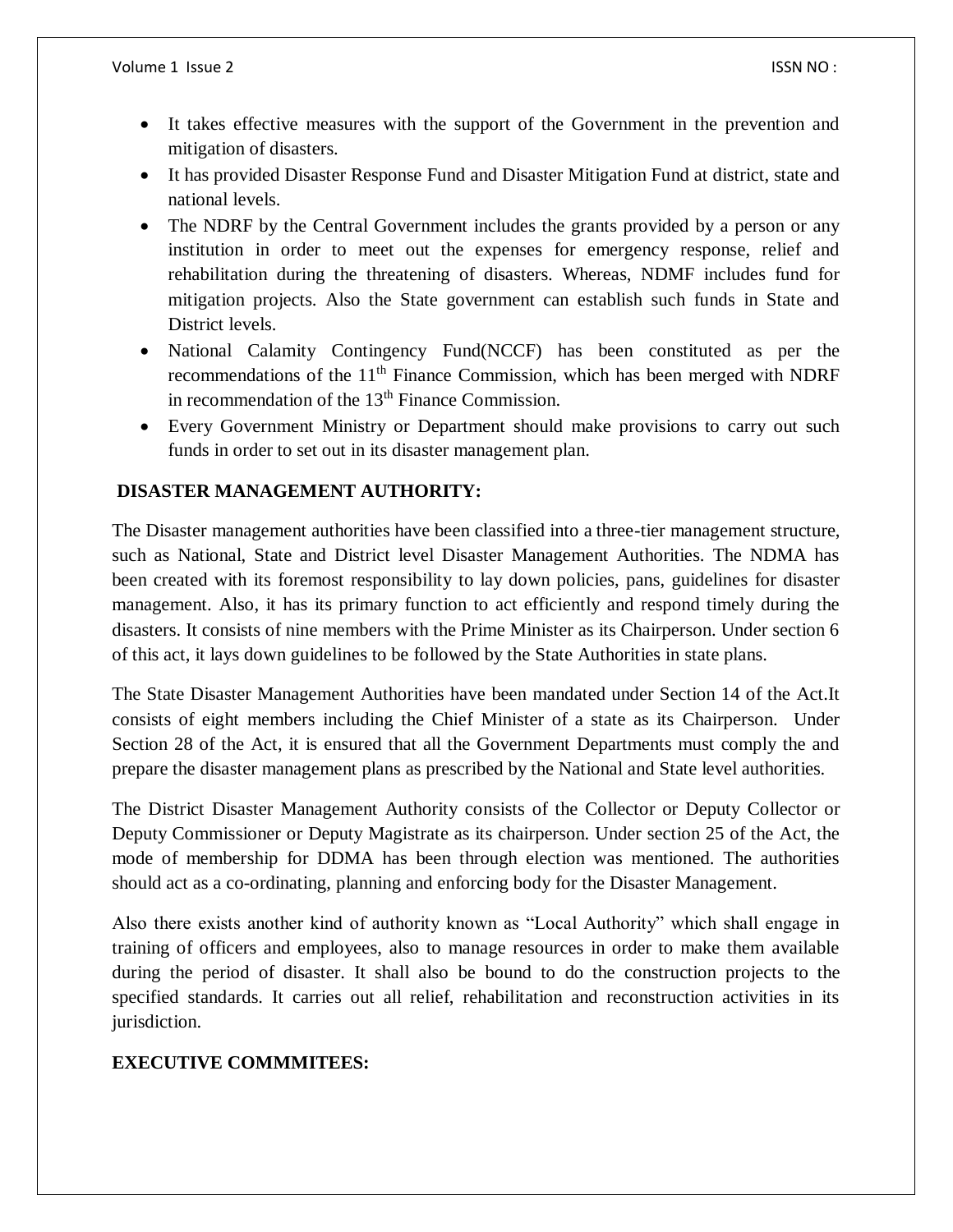The National and State level executive committees are formed under Section 8 and Section 22 of the Act respectively. The main motive of this committee is to implement the National plans and manage State plans. Disaster Management Pans for the entire nation. Also, to review and update the disaster management plans annually. They are also responsible for the preparation of the National These NECs compose of 14 Secretary level officers of the Government of India in almost all the Ministries of India. The Home Secretary serves as a Chairperson of this Committee, the Chief of the Integrated Defence Staff and Chiefs of Staff Committee is an exofficio member of the NEC.

#### **NATIONAL DISASTER RESPONSE FORCE:**

This NDRF has been constituted under section 44 and 45 of the Act. It came into force with its main purpose to provide a proper response during threatening disaster situation. It consists of a Director General, appointed by the Central Government.

#### **NATIONAL PLAN:**

This is a plan put forward by the NEC in consultation with the State Governments and various other bodies in disaster management. This plan is applicable to the entire country. It deals with the issues such as

- What are the preventive measures take for the disaster?
- What are the mitigation measures for integration in the development plans?
- How well a state can get prepared for fighting against the disaster?
- What are the roles and responsibilities of each departments and Government ministries?

All these issues are reviewed annually. The financial support would be provided by the Central Government as prescribed by the plan. As per the National plan, the other ministries and departments would develop their own plan.

# **NATIONAL INSTITUTE OF DISASTER MANAGMENT:**

It is also a statutory body instituted under this Act. This institute deals with the research and training activities in disaster management. Also, it involves in development of National level information relating to disaster management plans and policies, preventives and mitigation measures. Major duties of this Institution are:

- Develop training material
- Manage human resource plans
- Provide inputs to Government
- Promote materials for academic and professional courses
- Increase awareness
- Conduct study courses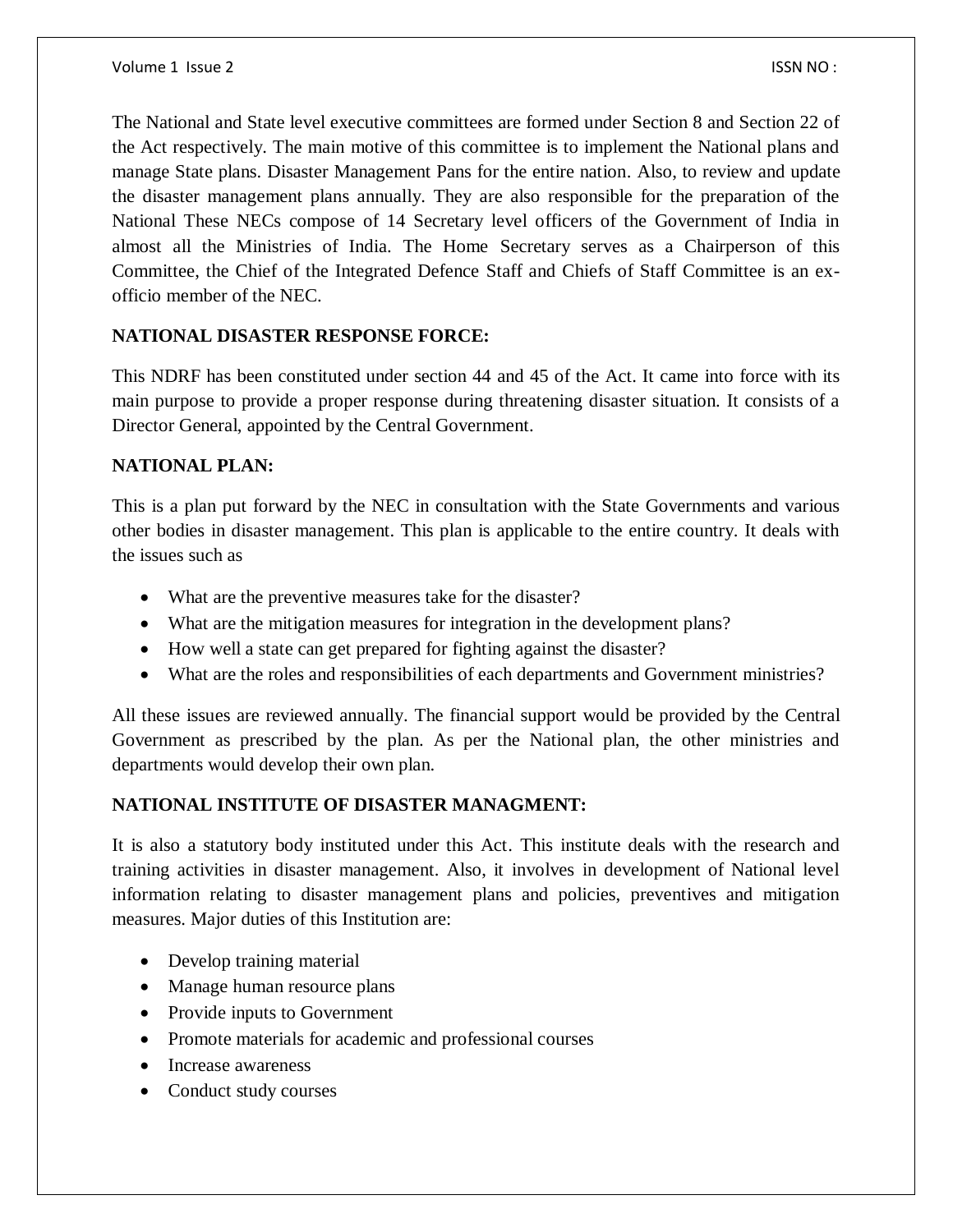#### **PENAL PROVISIONS:**

**Sections 51 to 60** of this Act deal with the punishment for offences under this act. This is a major and most important part of the Act. The penal provision starts with section 51 that provides punishment for Non-Compliance of the directions of the Central or State Govt, Executive Committees or any other Disaster Management Authorities, where the imprisonment for a period of one year or fine or both and maximum punishment of two years on the occurrence of any death or imminent danger.

Section 52 deals with the punishment of two years imprisonment with fine for false claim in obtaining relief or assistance.

Section 53 provides punishment of two years imprisonment and fine for misappropriation of money or materials.

Section 54 imposes one year imprisonment or fine for false warning.

Section 55 deals with the offences committed by the Government officials, in such case the head of the govt department to be held guilty unless he proveshis or her innocence.

Section 56 imposes one year imprisonment or fine for disobedience of duty by any Government official.

Under section 57, one year imprisonment or fine or both has been provided for contravening the orders of authorities.

# **CASES RELATING TO DISASTER MANAGEMENT:**

In *Dr Sanjay Lakhe Patil Vs The State of Maharashtra and 3 others,<sup>3</sup>* the Court held that the powers and functions of the District Authority under the section 30 of the Act includes the compliance of directions issued by the National and State authorities.

In *Ramanand Choudhary Vs The State of Bihar and Others<sup>4</sup>* , The High Court dealt with the definition of "Disaster Management" under section 2(e) of the Act.

In *Vikas Panjabrao Mathane Vs The State of Maharashtra*<sup>5</sup> the punishment for false claim under section 52 of the Act was imposed, where the punishment of six months imprisonment and fine of Rupees 10,000 was imposed.

In *Fertilizer Corporation of India Vs Koya Colliery Private Ltd*<sup>6</sup> the National Plan under the section 11 of the Act came into force.

<sup>3</sup> AIR 2017 BOM 2315 <sup>4</sup>AIR 1975 PAT 328 5AIR 2018 BOM 4826

 $\overline{a}$